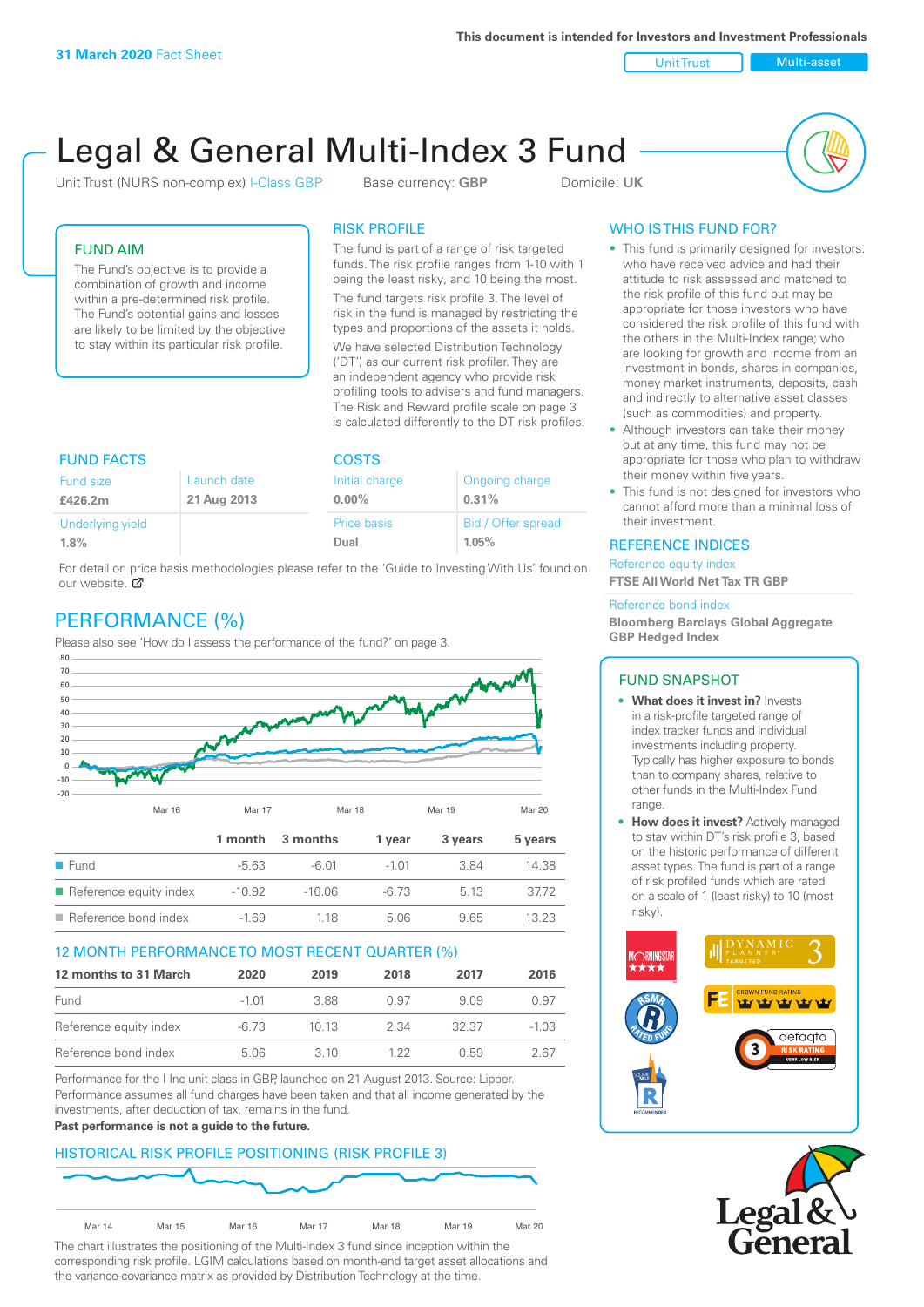# Legal & General Multi-Index 3 Fund

Unit Trust (NURS non-complex) I-Class GBP

# PORTFOLIO BREAKDOWN

All data source LGIM unless otherwise stated. Totals may not sum due to rounding.





#### FUND MANAGERS

The fund managers have responsibility for managing the multi-index fund range. They are part of the Multi-Asset Funds (MAF) team in LGIM. This team focuses on designing and managing multi-asset funds that are tailored to match the specific objectives of various client types. The team sits within a wider Asset Allocation team which combines both depth of experience with a broad range of expertise from different fields, including fund management, investment consulting and risk management roles.

# TOP 10 HOLDINGS (%)

| L&G Sterling Corporate Bond Index Fund                           | 11.2 |
|------------------------------------------------------------------|------|
| L&G All Stocks Gilt Index Trust                                  | 10.4 |
| L&G Global Inflation Linked Bond Index Fund                      | 10.1 |
| <b>LGIM Global Corporate Bond Fund</b>                           | 8.6  |
| L&G Short Dated Sterling Corporate Bond Index Fund               | 5.5  |
| L&G Emerging Markets Government Bond (US\$) Index Fund           | 4.7  |
| <b>L&amp;G UK Index Trust</b>                                    | 4.2  |
| L&G US Index Trust                                               | 3.7  |
| L&G High Income Trust                                            | 3.5  |
| L&G Emerging Markets Government Bond (Local Currency) Index Fund | 3.5  |

**Important:** Due to exceptional market conditions, spreads are currently volatile and may be higher than indicated. To see the latest spread visit www. legalandgeneral.com/chargesandfees